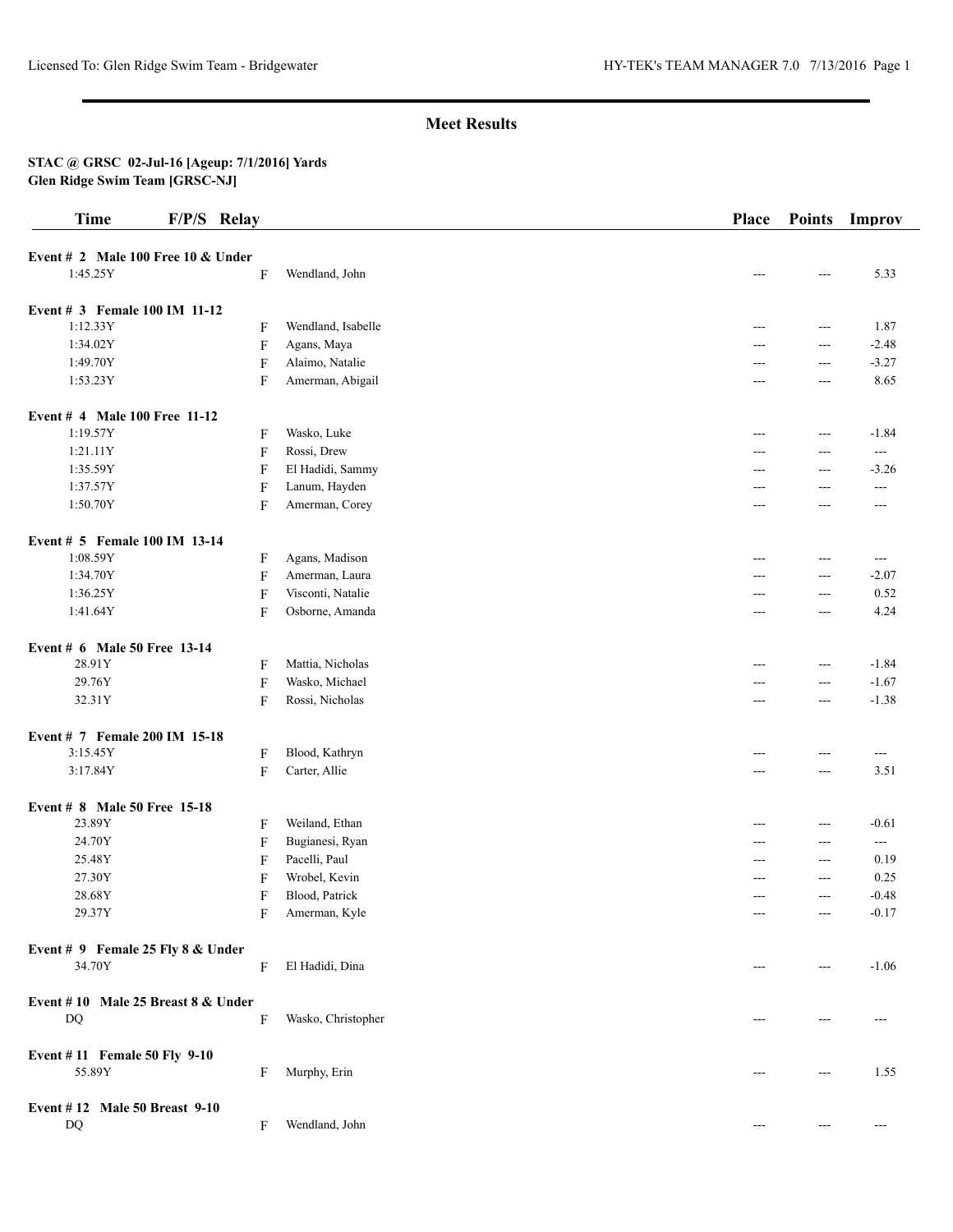# **Meet Results**

#### **STAC @ GRSC 02-Jul-16 [Ageup: 7/1/2016] Yards Glen Ridge Swim Team [GRSC-NJ]**

| <b>Time</b>                                | F/P/S Relay               |                    | Place | <b>Points</b>  | Improv                |
|--------------------------------------------|---------------------------|--------------------|-------|----------------|-----------------------|
|                                            |                           |                    |       |                |                       |
| Event #13 Female 50 Fly 11-12<br>43.88Y    | F                         | Agans, Maya        |       | $---$          | $-4.96$               |
| 45.47Y                                     | $\overline{F}$            | Thomas, Sophie     | ---   | ---            | $\cdots$              |
| 56.29Y                                     | $\mathbf F$               | Alaimo, Natalie    | ---   | ---            | 3.80                  |
| 58.53Y                                     | $\mathbf F$               | Amerman, Abigail   |       | ---            | 8.15                  |
| DQ                                         | F                         | Klausz, Ella       | ---   | $---$          | ---                   |
| DQ                                         | F                         | Mattia, Marisol    |       | ---            | ---                   |
| Event #14 Male 50 Breast 11-12             |                           |                    |       |                |                       |
| 44.87Y                                     | F                         | Wasko, Luke        | ---   | ---            |                       |
| 1:09.32Y                                   | $\overline{F}$            | Peru, Adam         | ---   | ---            | ---<br>---            |
| DQ                                         | $\mathbf F$               | El Hadidi, Sammy   | $---$ | ---            | $---$                 |
|                                            |                           |                    |       |                |                       |
| Event #15 Female 100 Fly 13-14<br>1:08.98Y |                           |                    |       |                |                       |
|                                            | F                         | Agans, Madison     |       | ---            | ---                   |
| DQ                                         | F                         | Osborne, Amanda    | $---$ | $---$          | $---$                 |
| Event #16 Male 100 Breast 13-14            |                           |                    |       |                |                       |
| 1:21.85Y                                   | $\mathbf F$               | Wasko, Michael     | ---   | ---            | 1.62                  |
| 1:28.99Y                                   | $\overline{F}$            | Mattia, Nicholas   | ---   | $---$          | 6.10                  |
| Event #17 Female 100 Fly 15-18             |                           |                    |       |                |                       |
| 1:22.97Y                                   | F                         | Wrobel, Nicole     | $---$ | $---$          | $-7.08$               |
| Event #18 Male 100 Breast 15-18            |                           |                    |       |                |                       |
| 1:10.07Y                                   | $\mathbf F$               | Weiland, Ethan     |       | ---            | 2.38                  |
| 1:14.98Y                                   | $\mathbf F$               | Pacelli, Paul      |       | $---$          | $--$                  |
| 1:24.90Y                                   | $\mathbf{F}$              | Amerman, Kyle      | ---   | $---$          | $-0.53$               |
| Event #19 Female 25 Free 8 & Under         |                           |                    |       |                |                       |
| 30.58Y                                     | F                         | El Hadidi, Dina    | $---$ | $---$          | $-1.90$               |
| Event #20 Male 25 Back 8 & Under           |                           |                    |       |                |                       |
| 22.85Y                                     | $\mathbf F$               | Amerman, Corey     |       | $---$          | $-2.59$               |
| 24.22Y                                     | $\mathbf F$               | Wasko, Christopher | ---   | ---            | 1.41                  |
| Event $\# 21$ Female 50 Free 9-10          |                           |                    |       |                |                       |
| 57.08Y                                     | F                         | Murphy, Erin       | $---$ | $\overline{a}$ | 16.56                 |
| Event #23 Female 50 Free 11-12             |                           |                    |       |                |                       |
| 28.87Y                                     | F                         | Wendland, Isabelle | ---   | $---$          | $-0.80$               |
| 32.80Y                                     | $\overline{F}$            | Mattia, Marisol    | $---$ | $\overline{a}$ | $-1.20$               |
| 35.76Y                                     | F                         | Klausz, Ella       | ---   | ---            | $-0.50$               |
| 40.44Y                                     | $\mathbf F$               | Thomas, Sophie     | ---   | $---$          | 0.83                  |
| 40.56Y                                     | F                         | Murphy, Brynne     | ---   | $\cdots$       | 1.88                  |
| Event # 24 Male 50 Back 11-12              |                           |                    |       |                |                       |
| 41.75Y                                     | F                         | Rossi, Drew        | ---   | ---            | $-6.19$               |
| 59.15Y                                     | $\boldsymbol{\mathrm{F}}$ | Peru, Adam         |       | $---$          | 4.58                  |
| $\rm DQ$                                   | F                         | Lanum, Hayden      | $---$ | ---            | $\scriptstyle \cdots$ |
|                                            |                           |                    |       |                |                       |